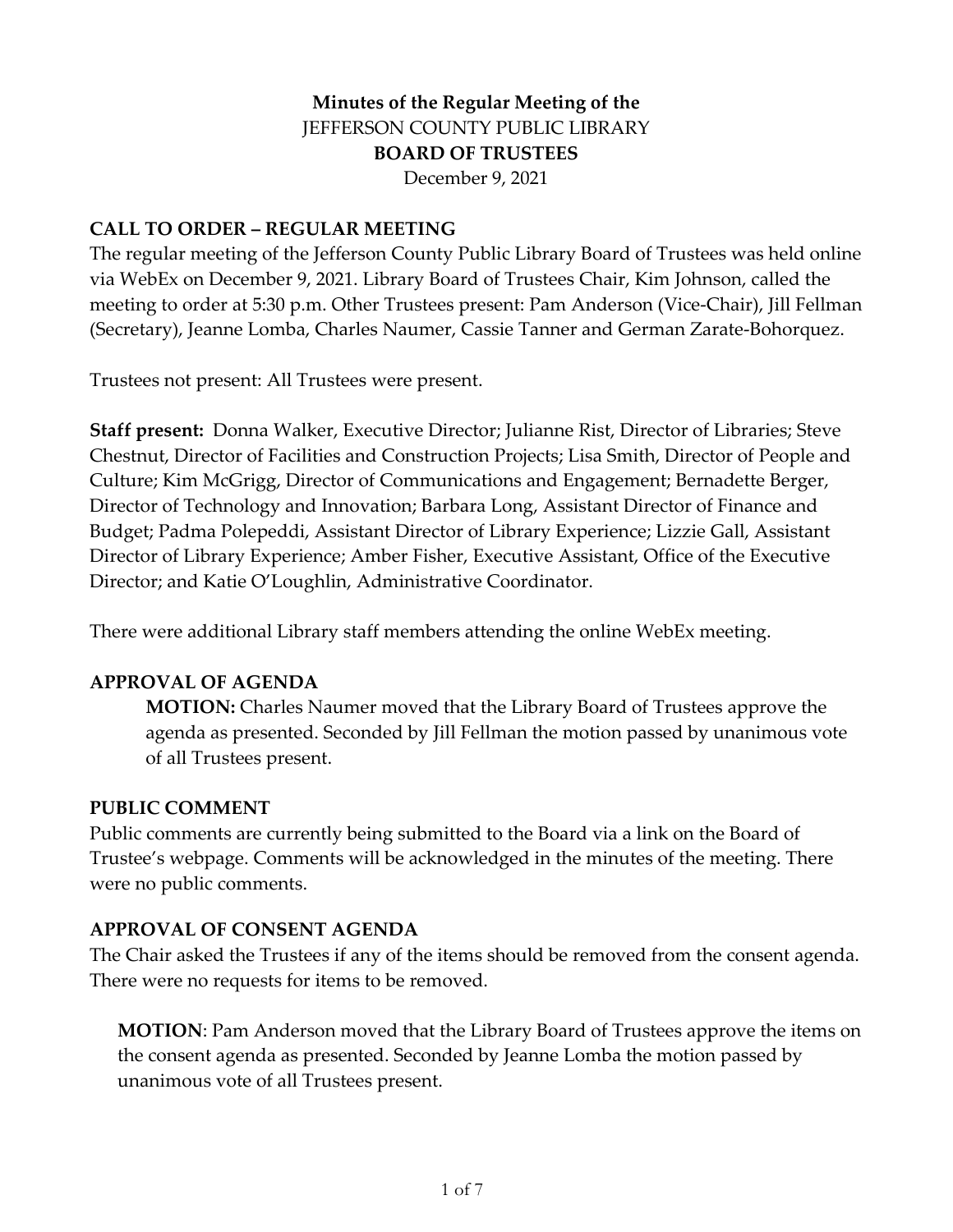## Items on the Consent Agenda

- A. Approve the November 18, 2021, Board Meeting Minutes
- B. Trustees adopt the 2022 Board Governance Process Calendar

# **FOUNDATION UPDATE**

Jo Schantz, Foundation Executive Director, provided an update on the activities of the Foundation. The bookstore exceeded its holiday gift basket goal of 120 and had 140 gift baskets. The bookstore recently hit its one year mark at Colorado Mills and held a wonderful open house. The Foundation has total assets over the one million dollar mark with almost \$60,000 in grants. Colorado Gives day raised \$22,000 and the end of year appeal will go out next week. The Foundation office will be closed December 24 to January 2. In response to a question the Board was advised that the closure will not extend to the bookstore.

Trustee Fellman addressed the Board and expressed appreciation to Jo and her staff for all they do.

# **EXECUTIVE DIRECTOR REPORT**

# A. Executive Director Report

The Executive Director addressed the Board and expressed appreciation to the Trustees for their contributions and engagement over the last year. The Family Leadership Training Institute graduation ceremony is this weekend, and the Board is welcome to attend. The Facility Master Plan (FMP) update will be coming to the Board in the first quarter of 2022 to help the Board with decision making and the 5-year capital plan update.

## B. Introduce Kim McGrigg, Director of Communications & Engagement

The Executive Director introduced Kim McGrigg, the new member of the Executive Team. Kim McGrigg addressed the Board and noted that she is thrilled to serve as the Communications and Engagement Director for JCPL. This role is responsible for internal and external communication, marketing, demand generation and creating opportunities for engagement of staff and the community. At PEC she oversaw external and internal communications advising and collaborating with staff and providing vision and strategic direction to leadership. She recently held a record breaking fundraising event that raised over \$90,000 for the organization's teacher prep program with 350 people attending. Her entire career has been helping people achieve their goals and dreams and she is looking forward to bringing her experience to the Library.

# Standley Lake Clerestory Roof Project

The Executive Director shared pictures of the clerestory roof project. Steve Chestnut, Director of Facilities and Construction Projects expressed appreciation to the Board for supporting this project.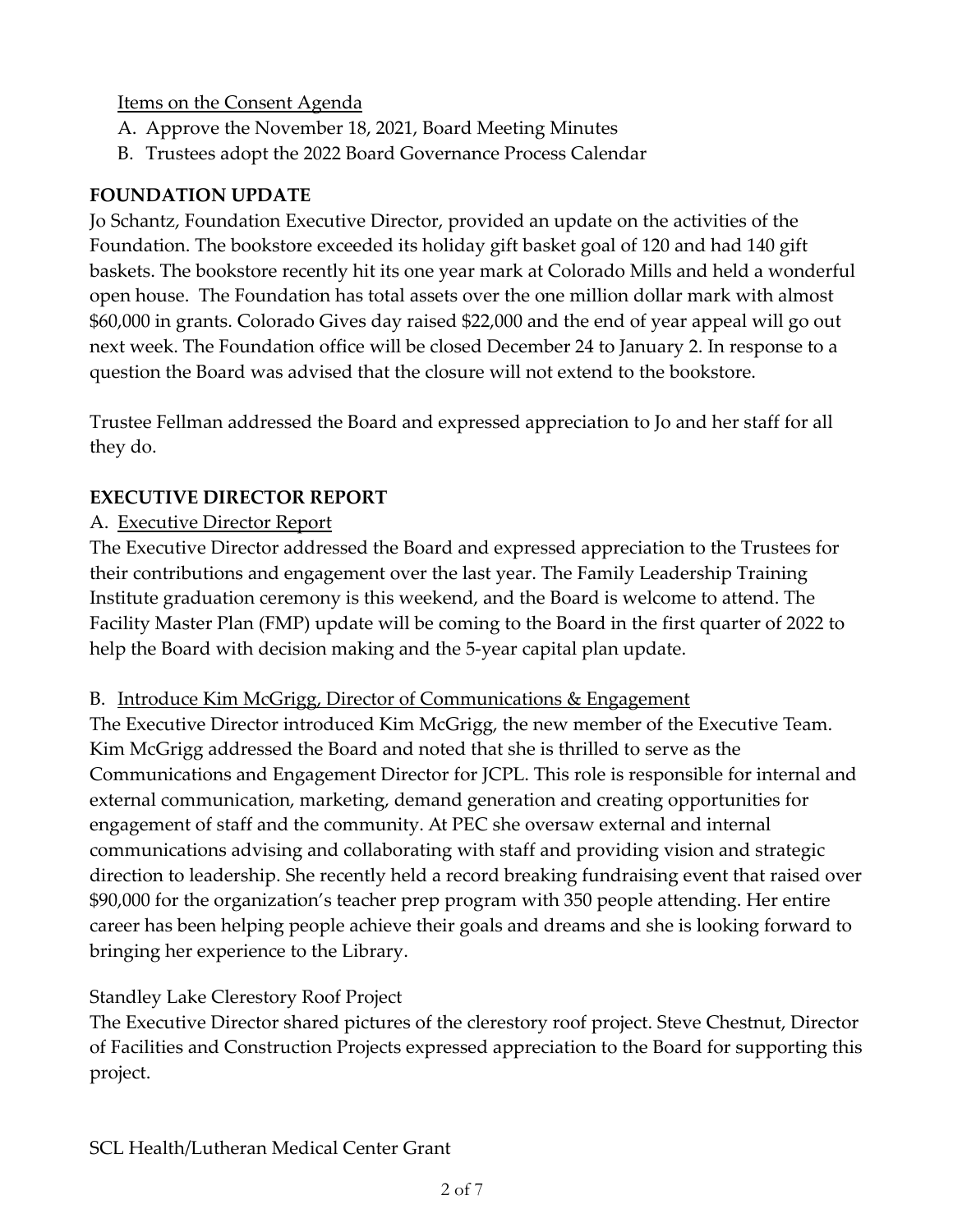Trustee Naumer extended his congratulations to Padma Polepeddi, Assistant Director of Library Experience, and her team on the SCL Health/Lutheran Medical Center Grant to expand patron mental health access through library programs and services. He noted that these are important services for the Library to offer and appreciates their work in securing that grant.

## **EXECUTIVE TEAM OPERATIONAL UPDATES**

## **Business Strategy and Finance - Finance and Budget**

A. Library Board adoption of Final recommended 2022 budget and authorize the Executive Director to implement the spending plan.

The Chair introduced the topic and noted that the Board reviewed the 2022 budget at the November Board meeting. The Executive Director advised the Board that Barbara Long, Assistant Director of Finance and Budget, has a presentation and is present to answer any questions.

Barbara Long, Assistant Director of Finance and Budget, presented information on the final 2022 Budget.

2022 Budget Highlights

- Investment in capital projects
- Adding 11 FTE, 2.5 more than approved in 2020 when JCPL took a step back from hiring.
- Continue investments in library collection, programs, and alternative services

## Long Term Financial Plan – A New Approach to Capital Projects

- Property tax revenue based on 4.5 Mills
- Prioritizing capital projects which add significant space including South County Library and NW Arvada Library
- Using fund balance to accelerate the facility master plan

## Changes From Proposed Budget to Final Budget

- Revenue increased by \$1.3M property tax revenue assumption was revised based on preliminary certification of value
- Expense increased by \$1.2 M correction to software budget and increase in salary and benefit expense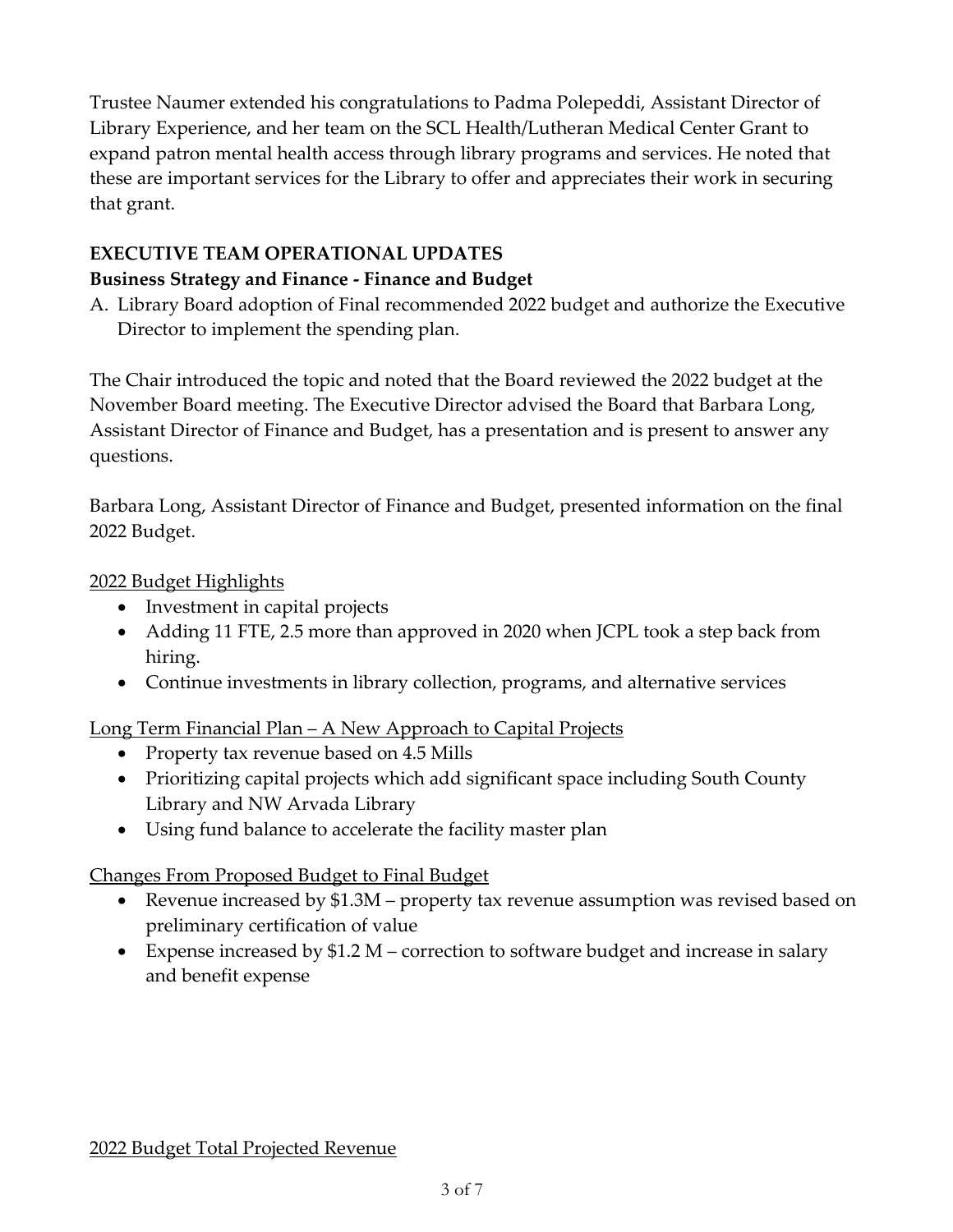# **2022 BUDGET TOTAL PROJECTED REVENUE: \$52,946,262 Property Tax, 52,407,622 , 99% Investment Income , 108,000 , 0% Grants & Foundation, 225,000 , 1% Other Revenue, 205,640 , 0%**

## 2022 Budget Total Projected Expenses



## 2022 Capital Investments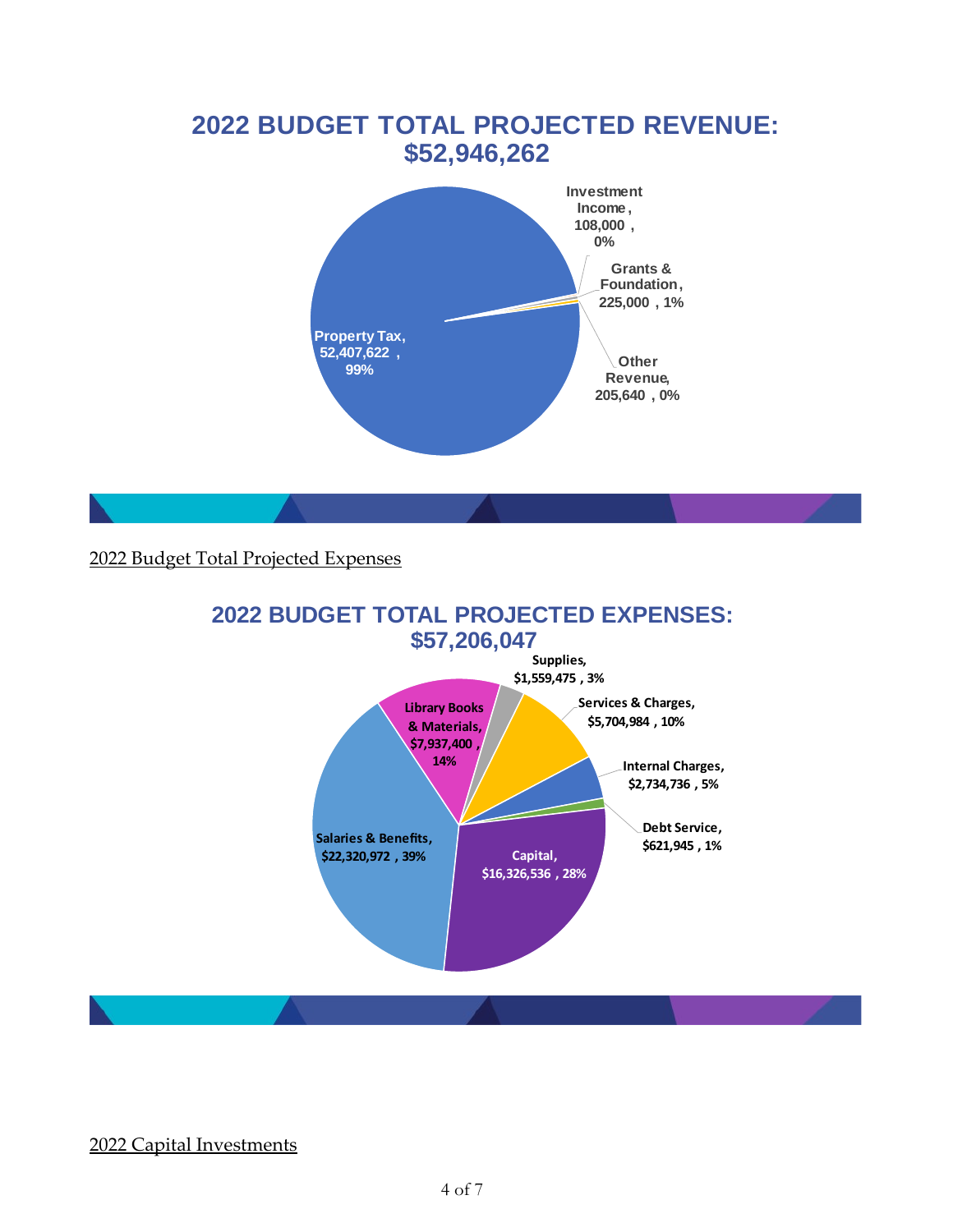# **2022 CAPITAL INVESTMENTS**

| <b>Annual Replacement Plan</b>            |              |
|-------------------------------------------|--------------|
| <b>ARM-01 Capital Maintenance</b>         | \$250,000    |
| ARM-02 Equipment Replacement              | 36,000       |
| JARM-03 Computer 5 -year Replacement Plan | 235,000      |
| <b>ARM-04 Book Sorter Replacement</b>     | 500,000      |
| ARM-05 IT Infrastructure Replacement      | 250,000      |
| <b>Total ARM</b>                          | \$1,271,000  |
| <b>Capital Projects</b>                   |              |
| Alternative Services                      | \$200,000    |
| Library Location Holds Lockers            | 205,000      |
| South County Library                      | 9,125,536    |
| Evergreen Library Redesign                | 700,000      |
| NW Arvada Library                         | 4,700,000    |
| Data Warehouse                            | 125,000      |
| <b>Total Capital Projects</b>             | \$15,055,536 |
| <b>Total Capital Improvement Plan</b>     | \$16,326,536 |



#### Long Term Fund Balance

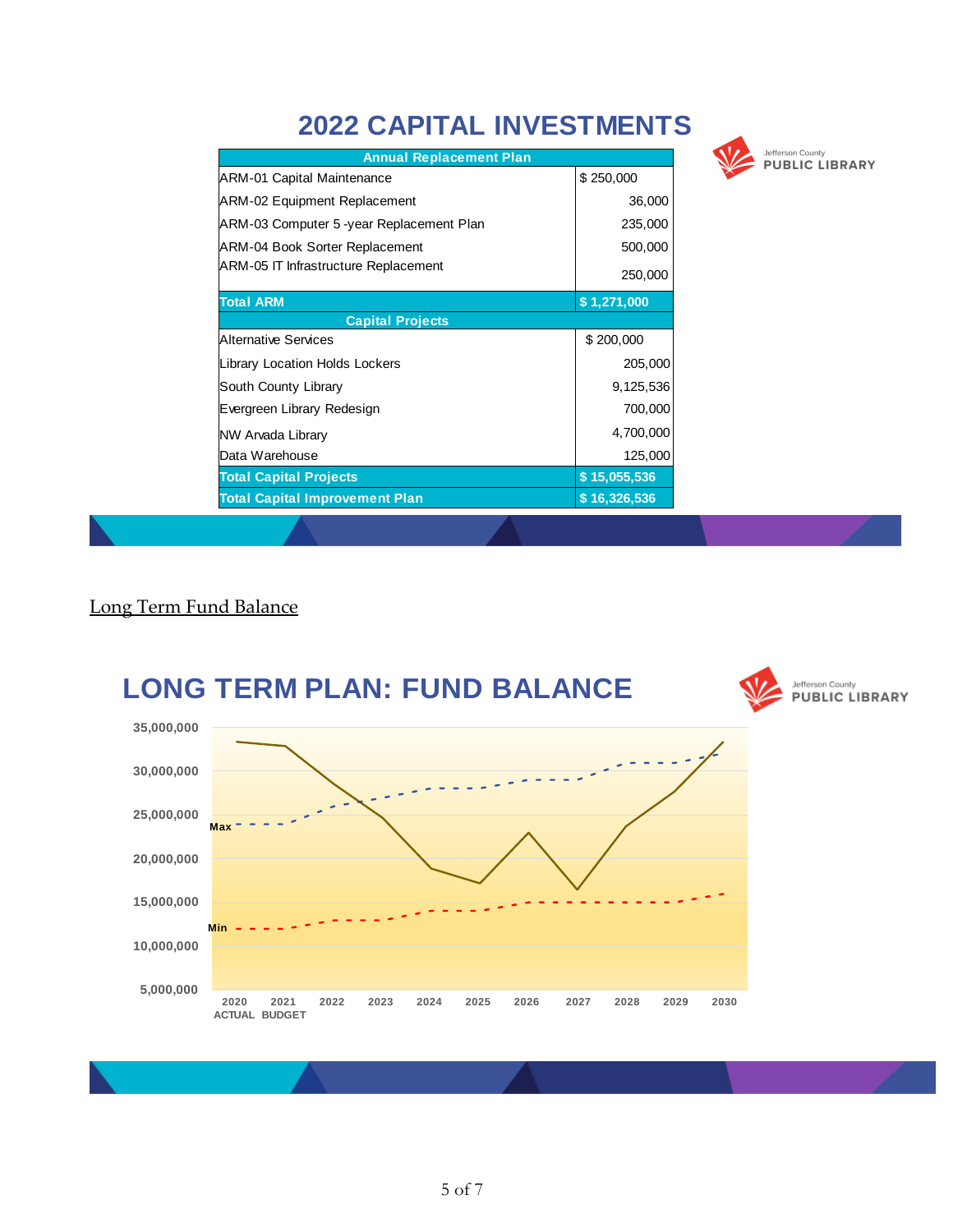There were no questions from the Board about the 2022 Final Budget.

## 2022 Budget Adoption

Library Board adoption of Final recommended 2022 budget and authorization for the Executive Director to implement the spending plan.

**MOTION**: Jill Fellman moved that the Library Board of Trustees adopt the 2022 budget and authorize the Executive Director to implement the spending plan contained therein. Seconded by Jeanne Lomba the motion passed by unanimous vote of all Trustees present.

## B. Financial Review (October)

Barbara Long advised the Board that this December Board meeting fell too early for a meaningful November financial report. There were no questions from the Board about the October financial report that was presented last month.

## **ITEMS REMOVED FROM THE CONSENT AGENDA**

No items were removed from the consent agenda.

## **EMERGING ISSUES**

The Chair advised the Board that Jefferson County's Personnel Board recently voted to allow departments with appropriate funding to pay out a portion of vacation or PTO accruals, up to 40 hours, that are above the amended leave maximums for 2021 provided they are administered equitably. The Library has funding for their personnel and will move forward. The Executive Director is one of the approximately 35 employees affected by this decision. By Board policy (2.6.1) the executive director cannot change her compensation or benefits without Board approval and review. The executive director's loss of earned leave at year end amounts to approximately \$15,000. The payout amount would be approximately \$3,000. This issue is being brought forward to the Board to address the concern that a payout of this earned leave benefit could be considered additional compensation. The Chair noted that she is bringing this issue forward for discussion and will call for a motion to include the executive director in the Personnel Board decision for a payout of up to 40 hours of her earned PTO in 2021.

**MOTION**: Pam Anderson moved that the Library Board of Trustees approve the inclusion of the Library Executive Director in the County Personnel Board decision for a payout of up to 40 hours of earned PTO in 2021. Seconded by Jill Fellman the motion passed by unanimous vote of all Trustees present.

## **ENDS**

There were no items.